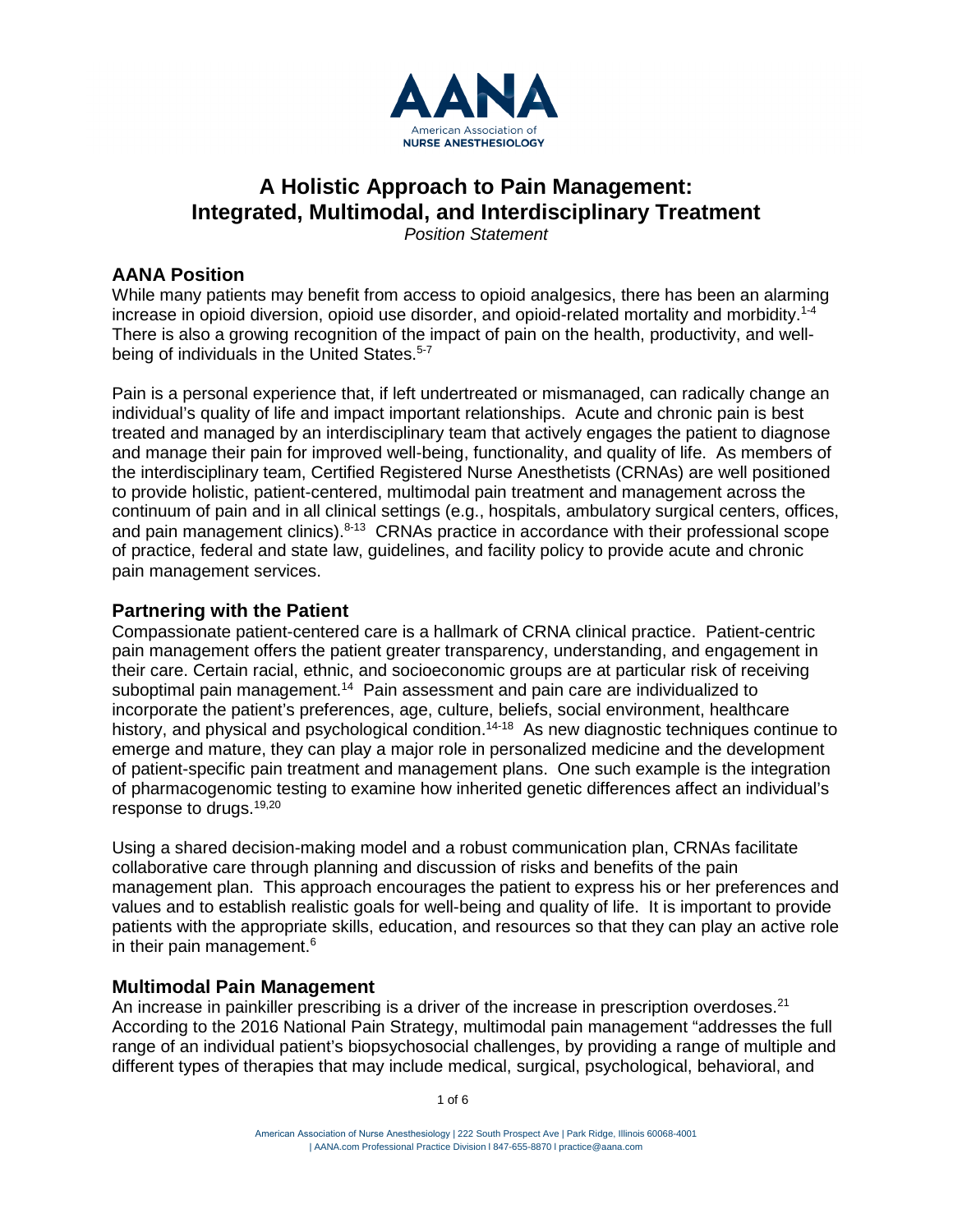

integrative approaches as needed."6 CRNAs integrate multimodal pain management as an element of enhanced recovery after surgery (ERAS) protocols to manage pain. Management occurs from pre-procedure to post discharge using opioid sparing techniques such as regional anesthesia, peripheral nerve blocks, non-pharmacologic approaches, and non-opioid based pharmacologic measures.13,22,23 ERAS pathways use multimodal pain management to reduce the use of opioids and shorten overall hospital length of stay.<sup>24-26</sup> Careful assessment and treatment of acute pain, which may include appropriate opioid prescribing, can decrease the risk of acute pain transitioning to chronic pain or the probability of the development of opioid dependency and abuse. $27-32$  Acute pain management of the chronic pain patient can pose perioperative challenges, but may also be addressed using a multimodal, interdisciplinary approach tailored to the patient's needs.16

Figure 1 presents an overview of the many points of patient care where CRNAs provide their expertise and pain care services.

# **Figure 1. Periprocedure Anesthesia Care**

Preoperative / Preprocedure Period<sup>16,19,20,23,26,33-35</sup>



- Patient and caregiver education
- Patient history to include pain assessment and evaluation
- Development of patient-specific treatment plan & informed consent
- Patient optimization:
	- o Oral fluids and carbohydrate loading two hours preoperatively
	- o Antibiotic prophylaxis
	- o No or minimal premedication
	- o Begin pain management plan

#### **Intraoperative / Intraprocedure Period**13,16,23,26,36



- Multimodal pain management
- Regional and/or neuroaxial blockade, where applicable
- Antiemetic(s)
- Normothermia
- Normovolemia, avoid salt and water overload

#### **Postoperative / Postprocedure Period**18,23,25,26



- Patient and caregiver education
- Prevention and management of postoperative nausea and vomiting (PONV)
- **Early nutrition**
- Systemic analgesics
- Early mobilization
- Defined discharge criteria
- Symptom identification and early rescue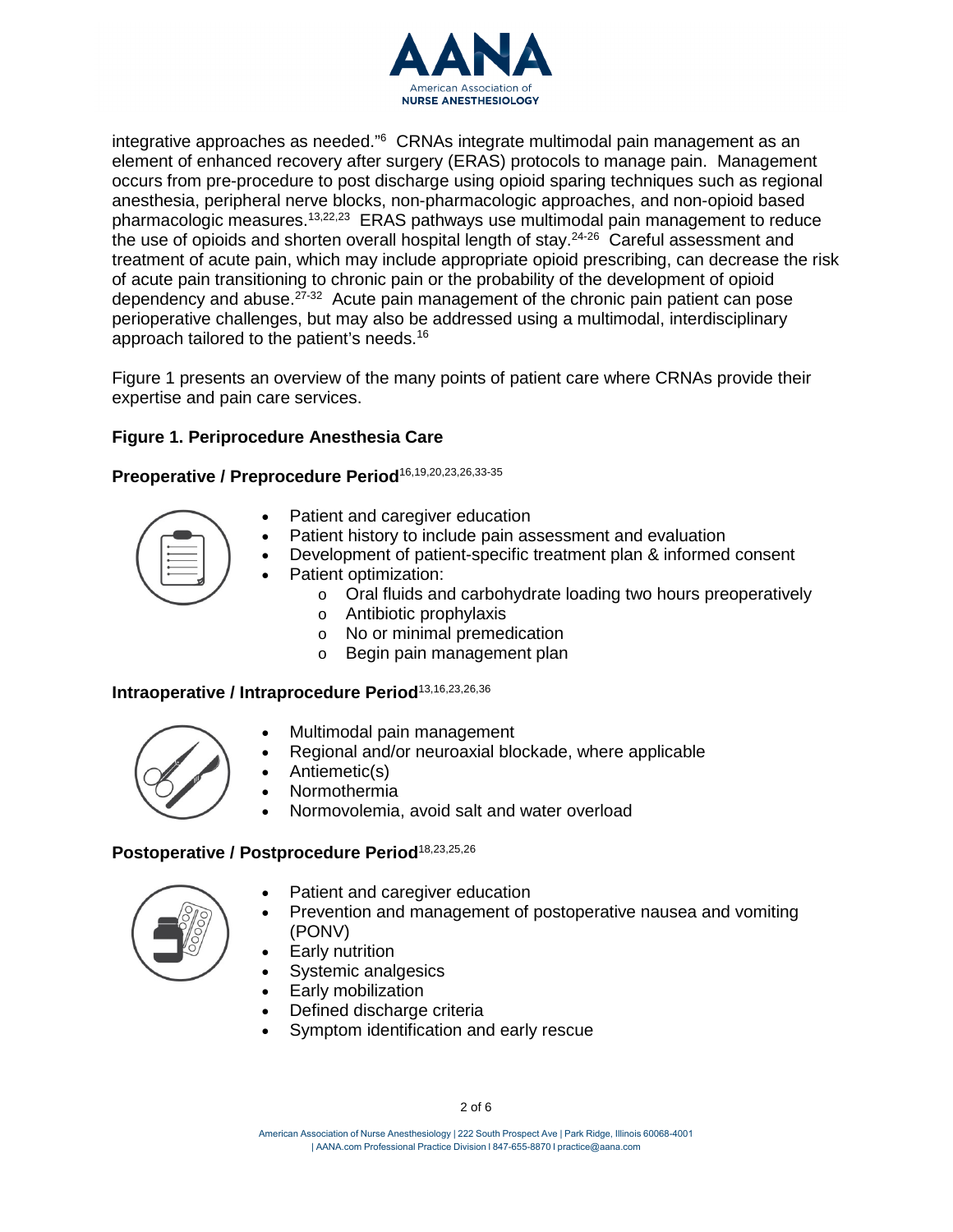

## **Home Recovery Period**37-40



- Care coordination with interdisciplinary clinical team
- Clear understanding of instructions
- Post anesthesia follow-up
- If indicated, prescription for only necessary amount of opioids, reassess patient prior to new prescription for opioids
- Encourage alternative pain management (e.g., mindfulness, relaxation, exercise)
- Transition multimodal regimens into the rehabilitative phase at home
- Address and track patient reported symptoms

## **Chronic Pain Treatment and Management**6,10,17,41-44



- Establish realistic treatment goals that focus on quality of life improvement
- Collaborate with the patient's interdisciplinary team
- Incorporate appropriate pain management modalities tailored to patient's level of pain, functionality, and response
	- o Non-pharmacologic
	- o Pharmacologic
	- o Interventional
- Continued reassessment of pain to tailor treatment plan
- Access the Prescription Drug Monitoring Program when prescribing opioids

#### **Cancer, Palliative, and/or Hospice Care**45-49



- Develop interdisciplinary pain control plan
- Adjust pain medications according to patient response and level of pain
- Provide patient and caregiver education and counseling
- Treat and manage acute, chronic, or breakthrough pain due to cancer or cancer treatments using non-pharmacologic and pharmacologic modalities when appropriate
- Manage opioid side effects (e.g., constipation, nausea, drowsiness)
- Focus on functional goals and quality of life
- Implement and track multi-symptom patient-reported outcome measures

# **References**

- 1. Centers for Disease Control and Prevention. Injury Prevention & Control: Opioid Overdose. March 16, 2016; [http://www.cdc.gov/drugoverdose/index.html.](http://www.cdc.gov/drugoverdose/index.html) Accessed June 3, 2016.
- 2. Cheatle MD. Prescription Opioid Misuse, Abuse, Morbidity, and Mortality: Balancing Effective Pain Management and Safety. *Pain Med.* Oct 2015;16 Suppl 1:S3-8.

American Association of Nurse Anesthesiology | 222 South Prospect Ave | Park Ridge, Illinois 60068-4001 | AANA.com Professional Practice Division l 847-655[-8870 l practice@aana](mailto:practice@aana.com).com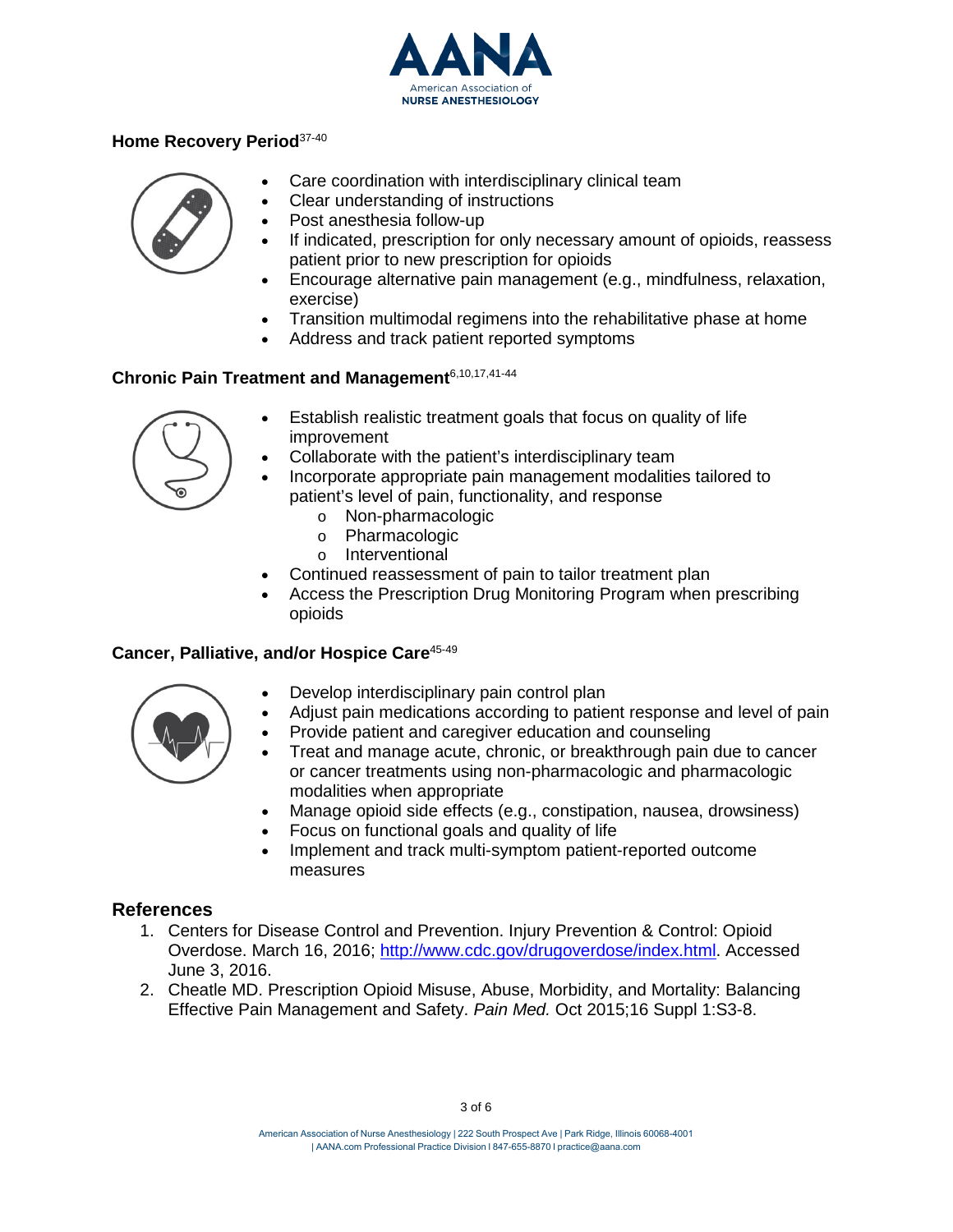

- 3. The White House. Fact Sheet: Obama Administration Announces Public and Private Sector Efforts to Address Prescription Drug Abuse and Heroin Use. October 21, 2015; [https://www.whitehouse.gov/the-press-office/2015/10/21/fact-sheet-obama](https://www.whitehouse.gov/the-press-office/2015/10/21/fact-sheet-obama-administration-announces-public-and-private-sector)[administration-announces-public-and-private-sector.](https://www.whitehouse.gov/the-press-office/2015/10/21/fact-sheet-obama-administration-announces-public-and-private-sector) Accessed June 3, 2016.
- 4. Office of National Drug Control Policy. Office of Public Affairs. Fact Sheet: Opioid Abuse in the United States. February 11, 2014; [https://www.whitehouse.gov/sites/default/files/ondcp/Fact\\_Sheets/](https://www.whitehouse.gov/sites/default/files/ondcp/Fact_Sheets/opioids_fact_sheet.pdf) opioids\_fact\_sheet.pdf . Accessed June 3, 2016.
- 5. IOM (Institute of Medicine). 2011. Relieving Pain in America: A Blueprint for Transforming Prevention, Care, Education, and Research. Washington, DC: The National Academies Press.
- 6. National Pain Strategy: A Comprehensive Population Health-Level Strategy for Pain. The Interagency Pain Research Coordinating Committee, National Institutes of Health, 2016.
- 7. PAINS Project. National Leaders and Organizations Endorse Four Core Messages to Drive a Cultural Transformation in the Way Pain is Perceived, Judged and Treated. July 15, 2015; [http://www.painsproject.org/news-alert/.](http://www.painsproject.org/news-alert/) Accessed June 3, 2016.
- 8. Scope of Nurse Anesthesia Practice. Park Ridge, IL: American Association of Nurse Anesthesiology; 2013.
- 9. Standards for Nurse Anesthesia Practice. Park Ridge, IL: American Association of Nurse Anesthesiology; 2013.
- 10. Chronic Pain Management Guidelines. Park Ridge, IL: American Association of Nurse Anesthesiology; 2014.
- 11. Standards for Accreditation of Post-Graduate CRNA Fellowships. Park Ridge, IL: Council on Accreditation of Nurse Anesthesia Educational Programs; 2014.
- 12. Nonsurgical Pain Management (NSPM) Program Candidate Handbook. Chicago, IL: National Council for Certification and Recertification of Nurse Anesthetists; 2014.
- 13. Regional Anesthesia for Surgical Procedures and Acute Pain Management. Park Ridge, IL: American Association of Nurse Anesthesiology; 2014.
- 14. Bekanich SJ, Wanner N, Junkins S, et al. A multifaceted initiative to improve clinician awareness of pain management disparities. *Am J Med Qual.* Sep-Oct 2014;29(5):388-396.
- 15. Booker SQ. African Americans' Perceptions of Pain and Pain Management: A Systematic Review. *J Transcult Nurs.* Jan 2016;27(1):73-80.
- 16. Benfari RN. Management of the patient with chronic pain. *Crit Care Nurs Clin North Am.* Mar 2015;27(1):121-129.
- 17. Hechler T, Kanstrup M, Holley AL, et al. Systematic Review on Intensive Interdisciplinary Pain Treatment of Children With Chronic Pain. *Pediatrics.* Jul 2015;136(1):115-127.
- 18. Kolettas A, Lazaridis G, Baka S, et al. Postoperative pain management. *J Thorac Dis.* Feb 2015;7(Suppl 1):S62-72.
- 19. Ting S, Schug S. The pharmacogenomics of pain management: prospects for personalized medicine. *J Pain Res.* 2016;9:49-56.
- 20. Ko TM, Wong CS, Wu JY, Chen YT. Pharmacogenomics for personalized pain medicine. *Acta Anaesthesiol Taiwan.* Mar 2016;54(1):24-30.
- 21. Centers for Disease Control and Prevention. Vital Signs. Opioid Painkiller Prescribing. July 2014; [http://www.cdc.gov/vitalsigns/opioid-prescribing/index.html.](http://www.cdc.gov/vitalsigns/opioid-prescribing/index.html) Accessed June 21, 2016.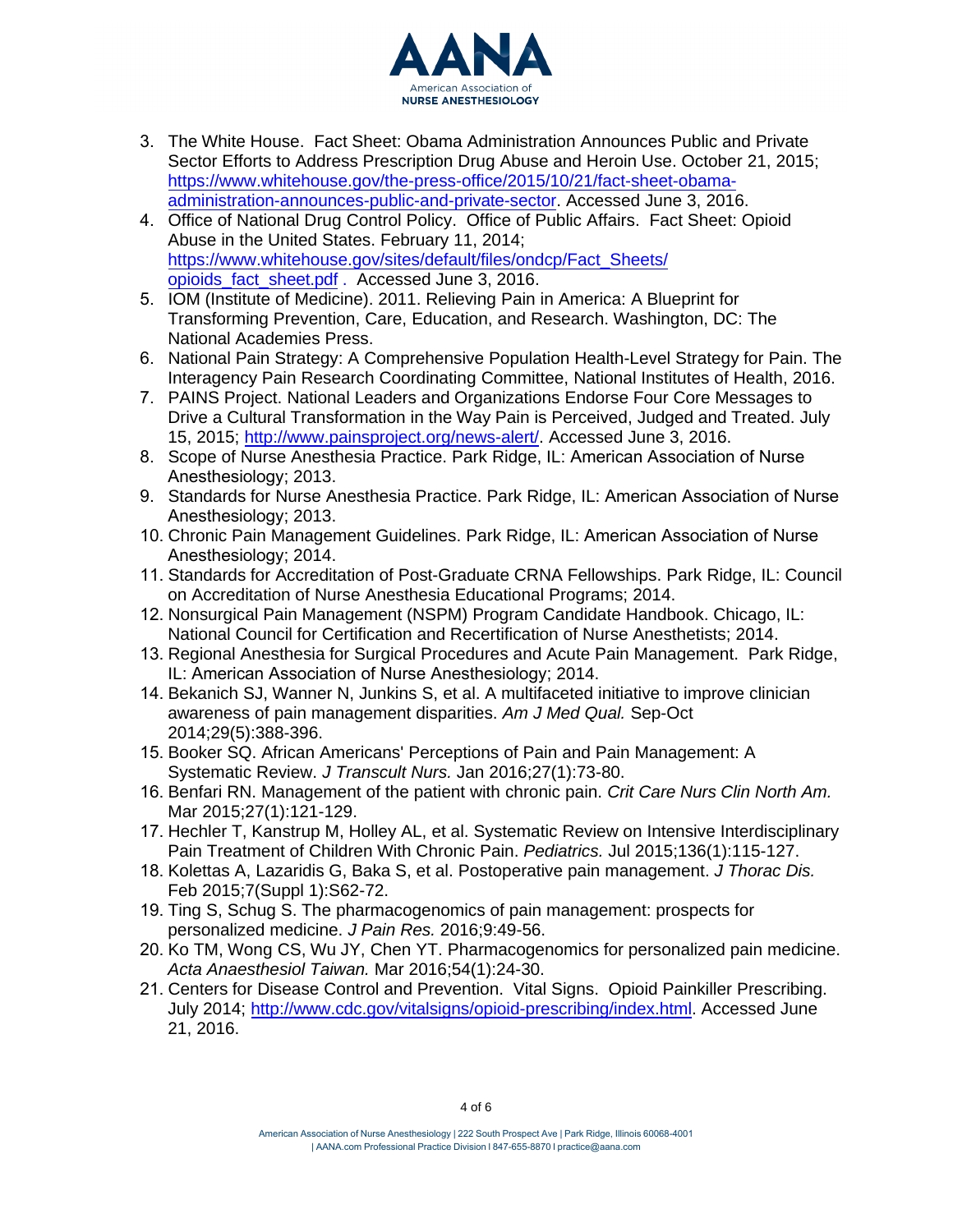

- 22. American Association of Nurse Anesthesiology. Enhanced Recovery. [www.aana.com/enhancedrecovery.](http://www.aana.com/enhancedrecovery) Accessed June 3, 2016.
- 23. Lukyanova V, Reede L. Perioperative Care Pathways for Enhanced Recovery and Anesthesia. *AANA NewsBulletin.* May 2015;69(3):17-19.
- 24. Keller DS, Tahilramani RN, Flores-Gonzalez JR, Ibarra S, Haas EM. Pilot study of a novel pain management strategy: evaluating the impact on patient outcomes. *Surg Endosc.* Aug 15 2015.
- 25. Beck DE, Margolin DA, Babin SF, Russo CT. Benefits of a Multimodal Regimen for Postsurgical Pain Management in Colorectal Surgery. *Ochsner J.* Winter 2015;15(4):408-412.
- 26. Tan M, Law LS, Gan TJ. Optimizing pain management to facilitate Enhanced Recovery After Surgery pathways. *Can J Anaesth.* Feb 2015;62(2):203-218.
- 27. Larner D. Chronic pain transition: a concept analysis. *Pain Manag Nurs.* Sep 2014;15(3):707-717.
- 28. Katz J, Seltzer Z. Transition from acute to chronic postsurgical pain: risk factors and protective factors. *Expert Rev Neurother.* May 2009;9(5):723-744.
- 29. Shipton EA. The transition from acute to chronic post surgical pain. *Anaesth Intensive Care.* Sep 2011;39(5):824-836.
- 30. Voscopoulos C, Lema M. When does acute pain become chronic? *Br J Anaesth.* Dec 2010;105 Suppl 1:i69-85.
- 31. Glowacki D. Effective pain management and improvements in patients' outcomes and satisfaction. *Crit Care Nurse.* Jun 2015;35(3):33-41; quiz 43.
- 32. Meissner W, Coluzzi F, Fletcher D, et al. Improving the management of post-operative acute pain: priorities for change. *Curr Med Res Opin.* Nov 2015;31(11):2131-2143.
- 33. Cheers Dream! Patients. [http://cheers-dream.org/Patients.](http://cheers-dream.org/Patients) Accessed June 17, 2016. 34. American Society of Enhanced Recovery. Patient Education.
- [http://aserhq.org/education/patient-education-materials/.](http://aserhq.org/education/patient-education-materials/) Accessed June 17, 2016.
- 35. O'Donnell KF. Preoperative pain management education: a quality improvement project. *J Perianesth Nurs.* Jun 2015;30(3):221-227.
- 36. Shah S, Kapoor S, Durkin B. Analgesic management of acute pain in the opioid-tolerant patient. *Curr Opin Anaesthesiol.* Aug 2015;28(4):398-402.
- 37. Macintyre PE, Huxtable CA, Flint SL, Dobbin MD. Costs and consequences: a review of discharge opioid prescribing for ongoing management of acute pain. *Anaesth Intensive Care.* Sep 2014;42(5):558-574.
- 38. Allison J, George M. Using preoperative assessment and patient instruction to improve patient safety. *AORN J.* 2014;99(3):364-375.
- 39. Blizzard R. How Hospitals Can Effectively Manage Patients' Pain. 2013; [http://www.gallup.com/businessjournal/158759/hospitals-effectively-manage-patients](http://www.gallup.com/businessjournal/158759/hospitals-effectively-manage-patients-pain.aspx)[pain.aspx.](http://www.gallup.com/businessjournal/158759/hospitals-effectively-manage-patients-pain.aspx) Accessed June 20, 2016.
- 40. Krogsgaard M, Dreyer P, Egerod I, Jarden M. Post-discharge symptoms following fasttrack colonic cancer surgery: a phenomenological hermeneutic study. *Springerplus.* 2014;3:276.
- 41. Kress HG, Aldington D, Alon E, et al. A holistic approach to chronic pain management that involves all stakeholders: change is needed. *Curr Med Res Opin.*  2015;31(9):1743-1754.
- 42. Mills S, Torrance N, Smith BH. Identification and Management of Chronic Pain in Primary Care: a Review. *Curr Psychiatry Rep.* Feb 2016;18(2):22.